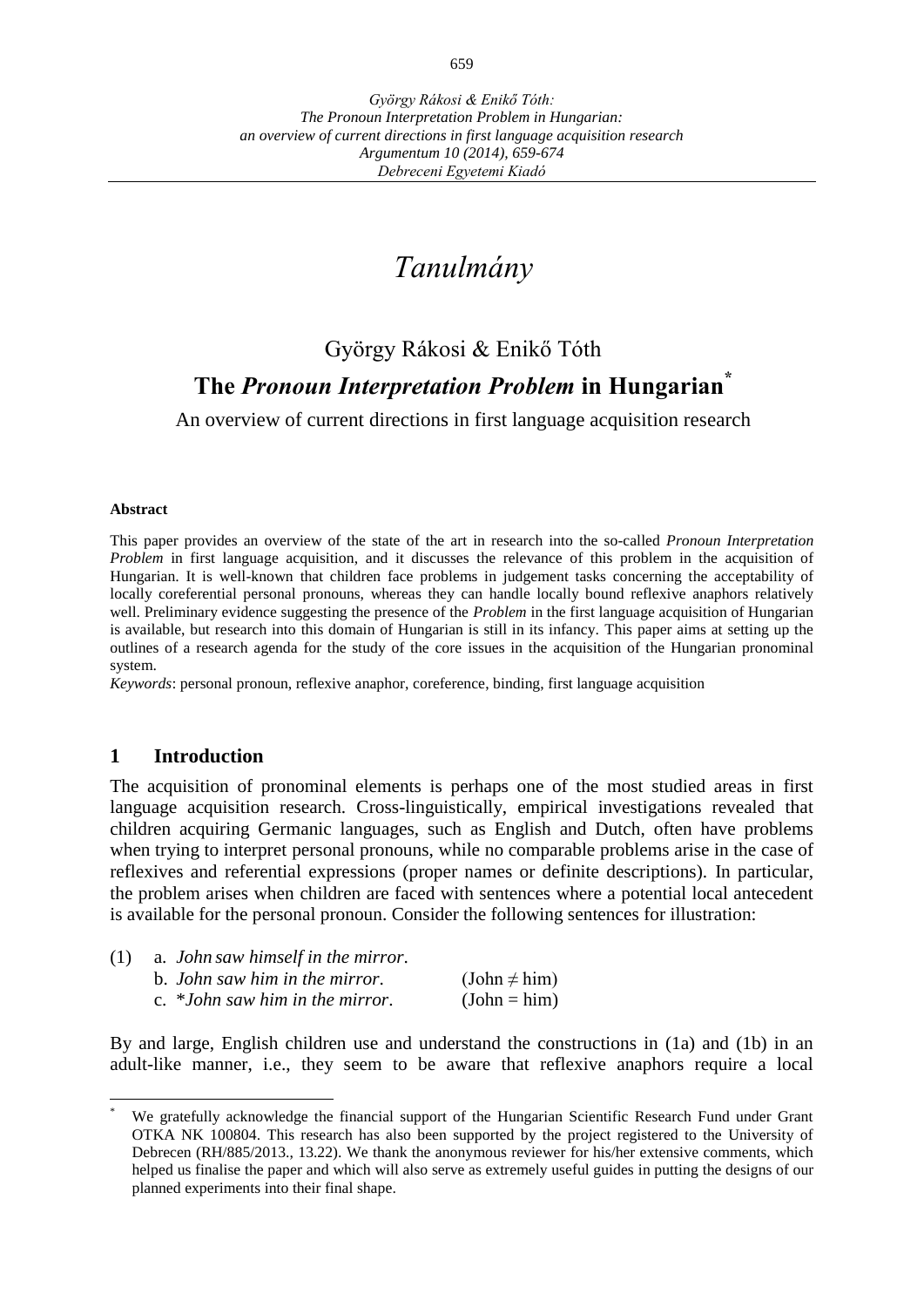antecedent (1a), and they have no problems with personal pronouns that do not have a local antecedent (1b). Where they do have problems is when the pronoun has a local antecedent (1c). Such sentences are ungrammatical in adult English in neutral contexts, but English children younger than 6 often accept the construction as an appropriate description of singleparticipant situations. This phenomenon has been recently described as the *Pronoun Interpretation Problem*, or *PIP* for short.<sup>1</sup> The problem relates to fundamental issues in the grammatical coding of local referential dependencies, and as such, it represents a central concern for linguistic theory.

Our aims in this article are twofold. In Section 2, we provide a historical overview of this problem and give a summary of the state of the art on the PIP in current research on language acquisition. In Section 3, we give a critical summary of the few existing psycholinguistic investigations on the coding of local referential dependencies in Hungarian. It has been pointed out in the pertinent literature that the PIP itself is not a universal phenomenon. Children acquiring a Romance language (for instance, Italian) seem to be able to interpret both pronouns and reflexives correctly, i.e. they do not show the PIP. The preliminary results reported in Czingráber (1999) suggest that the Pronoun Interpretation Problem is present in the first language acquisition of Hungarian; and Czingráber (1999) and Bánréti (2006) both argue that it also seems to surface to some extent in the language of patients suffering from agrammatic aphasia. We argue that the pronominal strategies for coding local referential dependencies in Hungarian differ in some important ways from the English system, and these differences have to be taken into account in developing a more adequate description of the Hungarian acquisition data. We conclude the paper in Section 4 with a summary and an outline of the research agenda that we aim to execute to gain a better understanding of how exactly and to what extent the Pronoun Interpretation Problem applies to the acquisition of Hungarian.

## **2 The problem**

## *2.1 The classical Binding Theory*

The classical reference point in acquisition studies targeting pronominal data is the Binding Theory of Chomsky (1981). The proposal is built on the assumption that there exist two basic types of pronominals and they show a complementary distribution: reflexive anaphors need a local antecedent (see (1a) repeated below), whereas true pronouns cannot have a local antecedent (1b  $\&$  1c). Principle A and Principle B of the Binding Theory respectively govern the licensing of these two types of pronominals:

| (1) | a. John saw himself in the mirror. |                   |
|-----|------------------------------------|-------------------|
|     | b. John saw him in the mirror.     | $(John \neq him)$ |
|     | c. $*John saw him in the mirror.$  | $(John = him)$    |

(2) a. Principle A: A reflexive must be bound in its governing category. b. Principle B: A pronoun may not be bound in its governing category.

 $\overline{a}$ <sup>1</sup> This term has replaced the earlier term "Delay of Principle B Effect" for principled reasons. We discuss the details in Section 2.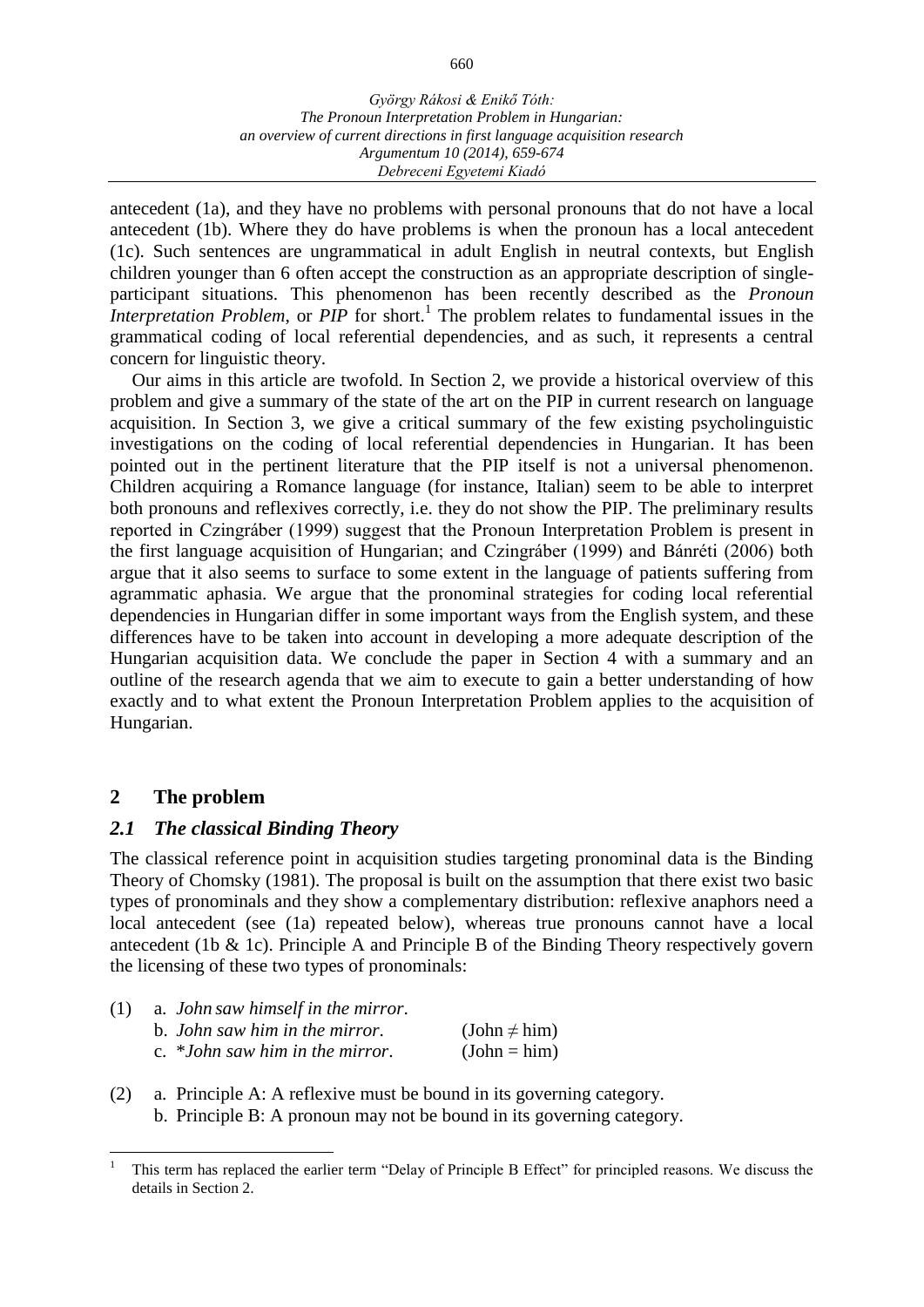Principle A requires the reflexive *himself* in (1a) to find a proper c-commanding antecedent in its governing category. In the particular case of (1a), it must be coreferent with the subject of the sentence, *John*. Principle B expresses a negative constraint on the licensing of pronouns: the pronoun *him* in (1b & 1c) may not be bound in its governing category, namely, it cannot corefer with the subject of the sentence, but must find a suitable discourse referent in the context.

Subsequent research in theoretical linguistics has identified a number of important factors that enrich this basic picture in significant ways. We mention two such factors here, since both of these are relevant in the explication of the Pronoun Interpretation Problem and in the discussion of the Hungarian data.

First, it was pointed out quite early on that proper binding and coreference must be distinguished as two different modes of coding referential dependencies (see Bach & Partee 1980, Reinhart 1983, and subsequent literature). Consider the following two sentences:

| (3) | a. Only John saw himself. |                | binding     |
|-----|---------------------------|----------------|-------------|
|     | b. Only John saw him.     | $(John = him)$ | coreference |

The reflexive anaphor in (3a) is licensed as a bound variable. This sentence is true in a situation in which nobody else saw the self, except for John. The pronoun in (3b) can *corefer* with the subject noun phrase *John* given the presence of certain facilitating discourse factors, but it cannot be bound by it (see Principle B in (2b) above). As a result, (3b) is true if the only person who saw John was he himself. Note that despite the appearances, the complementary distribution of bound anaphors and pronouns is maintained in local contexts, since the pronoun is not bound technically in (3b). It only corefers with the subject noun phrase. Since data of this sort are relatively frequent in adult English, local coreference is an issue that English children may confront at a relatively early age.

Second, a lot of effort was made in the 1980s already to properly identify the local domain (or the *governing category*) that is relevant for the operation of the binding principles. The emerging consensus was that possessive noun phrases and referential PPs may form distinct binding domains of their own. Therefore, if a reflexive is licensed in these domains with a clause-mate antecedent, then the dependency between the two is not local and the construction is not constrained by Principle A of the Binding Theory (see, especially, Reinhart & Reuland 1993 and Pollard & Sag 1992). The two examples in (4) illustrate the PPconstruction (a.k.a. *snake sentences*):

| $(4)$ a. John saw a snake beside him. | $(John = him)$ | pronoun  |
|---------------------------------------|----------------|----------|
| b. John saw a snake beside himself.   |                | logophor |

 $\overline{a}$ 

(4a) with the personal pronoun is the unmarked variety, whereas (4b) requires special discourse support.<sup>2</sup> Reinhart & Reuland (1993) argue that the reflexive in (4b) is *logophoric*

<sup>2</sup> In Hungarian, the reflexive strategy (4b) is the standard, and the acceptability of the pronominal strategy in snake sentences (4a) is subject to variation across speakers. Rákosi (2012) reports the results of a questionnaire study of Hungarian snake-sentences, and provides an overview of the constraints that govern the use of the pronominal strategy in this construction.

The anonymous reviewer of this paper notes that the Hungarian equivalent of (3b) is not well-formed. We agree with this judgement: locally coreferent pronouns do not seem to be grammatical in transitive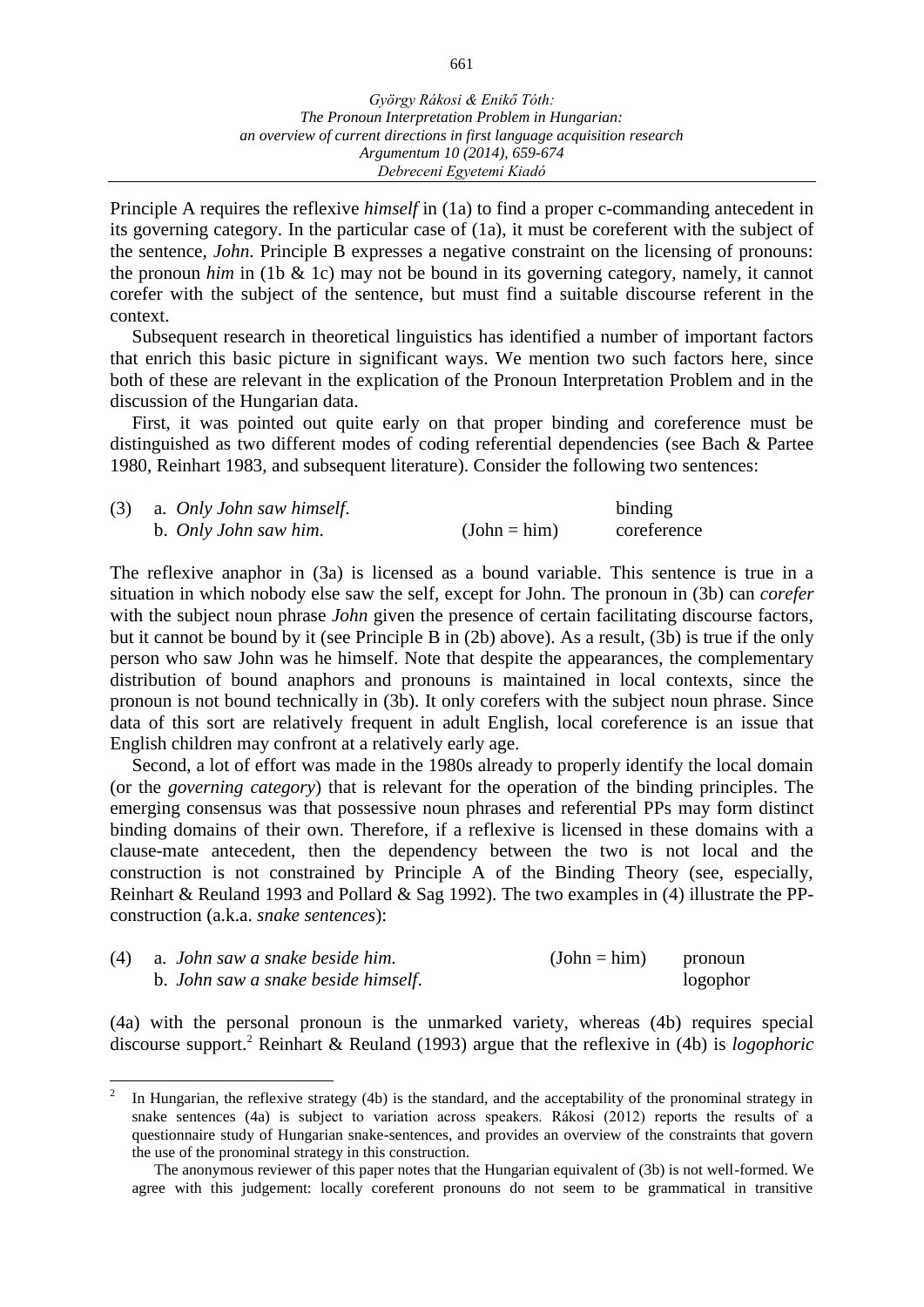in nature, that is, it is licensed as a discourse-bound element and not as a locally bound anaphor. The proper identification of what counts as a local domain for the purposes of Binding Theory is therefore another non-trivial task that English children need to cope with.

## *2.2 The Pronoun Interpretation Problem*

 $\overline{a}$ 

After Chomsky's Binding Theory (1981), numerous studies explored children's acquisition of pronominal elements in English (see, for instance, Wexler & Chien (1985), Crain & McKee (1985)). These experiments revealed an unexpected asymmetry between the acquisition of reflexives and pronouns in English, as already pointed out in Section 1. The application of Principle A and Principle B presupposes the same syntactic background knowledge, observing c-command relations and locality constraints. Hence, it was quite unexpected that while children correctly interpret reflexives (according to Principle A) already at a young age (90% correct answers compared to adult performance at the age of  $4;6 - 5;6$  depending on the experimental method used), they interpret pronouns at a chance level, i.e. they are guessing (and thus seem to violate Principle B) until the age of 6;6 (Chien & Wexler 1990). This delay between the adult-like interpretation of reflexives and the non-adult-like interpretation of pronouns, i.e. the difficulty of applying Principle B, was labelled in the relevant literature as the "Delay of Principle B Effect".

Chien & Wexler (1990) offer an interesting solution to the problem outlined above, and argue that this delay is in fact not a delay in acquiring syntactic principles, but rather a problem rooted in lacking certain pragmatic principles. Adopting Reinhart's view (Reinhart 1983, 1986) Chien & Wexler point out that in some cases the context may overwrite Principle B's negative constraint on the licensing of pronouns. Consider the examples below:<sup>3</sup>

| (5) | a. $*He_i$ looks like him.                      |                            |
|-----|-------------------------------------------------|----------------------------|
|     | b. He <sub>i</sub> looks like him <sub>i.</sub> | (Chien & Wexler 1990: 257) |

Here co-indexing in (5a) is ruled out by Principle B, and since there are no restrictions on the referents of contraindexed terms, the two pronouns in (5b) usually refer to two different individuals in the relevant contextual setting. However, it is possible to embed (5b) in a context where this is not the case.

(6) a. *That<sup>i</sup> must be John<sup>j</sup> .* \**At least he<sup>i</sup> looks like him<sup>i</sup> .* b. *That<sup>i</sup> must be John<sup>j</sup> . At least he<sup>i</sup> looks like him<sup>j</sup> .* (Chien and Wexler 1990: 256)

(6a) is not correct intuitively and it is ruled out by Principle B, since *he* c-commands *him*. So (6b) must be correct in terms of indexation, but due to the context *he* and *him* are co-

constructions in Hungarian. This, however, does not necessarily induce acquisition differences between English and Hungarian if the relevant constraints are inborn (see 2.2. and 2.3.). Or at least this is our null hypothesis. If the Hungarian experimental data turn out to differ significantly from the corresponding English experimental data in our planned child language experiments, we will return to the issue of this difference between adult English and Hungarian.

<sup>3</sup> In the presentation of their data, we adopt the index-based notation of Chien & Wexler (1990) to mark (purported) bound variable readings as well as coreference. We make, nevertheless, no special commitment to the use of indices in the theory of grammar.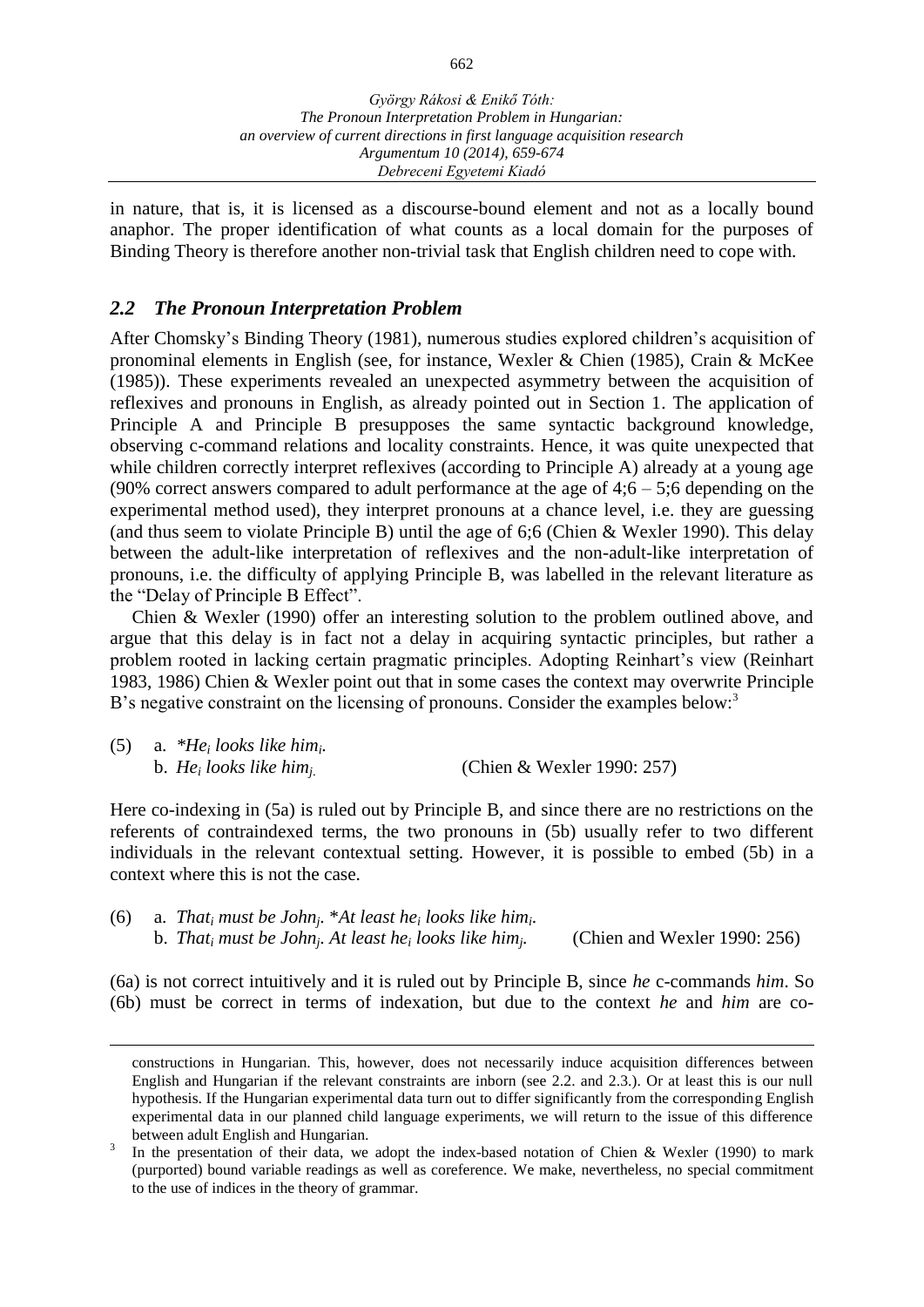referential, even though they are contraindexed. This is what we have labelled coreference in Subsection 2.1. Adopting the descriptive language of Chien & Wexler (1990) to the discussion of the data we quote from them, co-indexed terms are always coreferential; but while contraindexed terms usually refer to different entities/individuals, they may also refer to the same real-world entities (this is governed by some pragmatic or perhaps semantic principle, labelled as principle P, stating that contraindexed terms are non-coreferential unless the context reinforces coreference). Chien & Wexler (1990) do not provide a more precise formulation of Principle P, but sum up these findings as: "even though the child knows Principle B, it has always been possible for the child to appear to violate Principle B by interpreting noncoindexed NPs as coreferential, in violation of Principle P, though not of Principle B. In short, knowledge of Principle B has been confounded with knowledge of Princinle P" (Chien & Wexler 1990: 258).

To prove that children in fact know and apply Principle B correctly, Chien & Wexler (1990) designed and conducted an experiment. They used bound variables in quantified sentences such as (7),

## (7) [*Every man thinks*]<sup>i</sup> *that justice is due to him*<sup>i</sup> . (Chien & Wexler 1990: 258)

where the pragmatic principle (applying to contraindexed terms only) cannot be exploited. More specifically, in a Truth Value Judgement Task children were presented with a picture and they were asked to answer *yes* or *no* to a given question related to the picture. For instance, in the case of a picture showing Goldilocks and three bears (Figure 1, Chien  $\&$ Wexler 1990: 263), where the bears are touching themselves, kids older than 5 correctly answered *no* to the following question:



*Figure 1: A picture used in Chien & Wexler's (1990) experiment*

(8) *These are the bears; this is Goldilocks. Is every bear touching her*? (Chien & Wexler 1990: 263)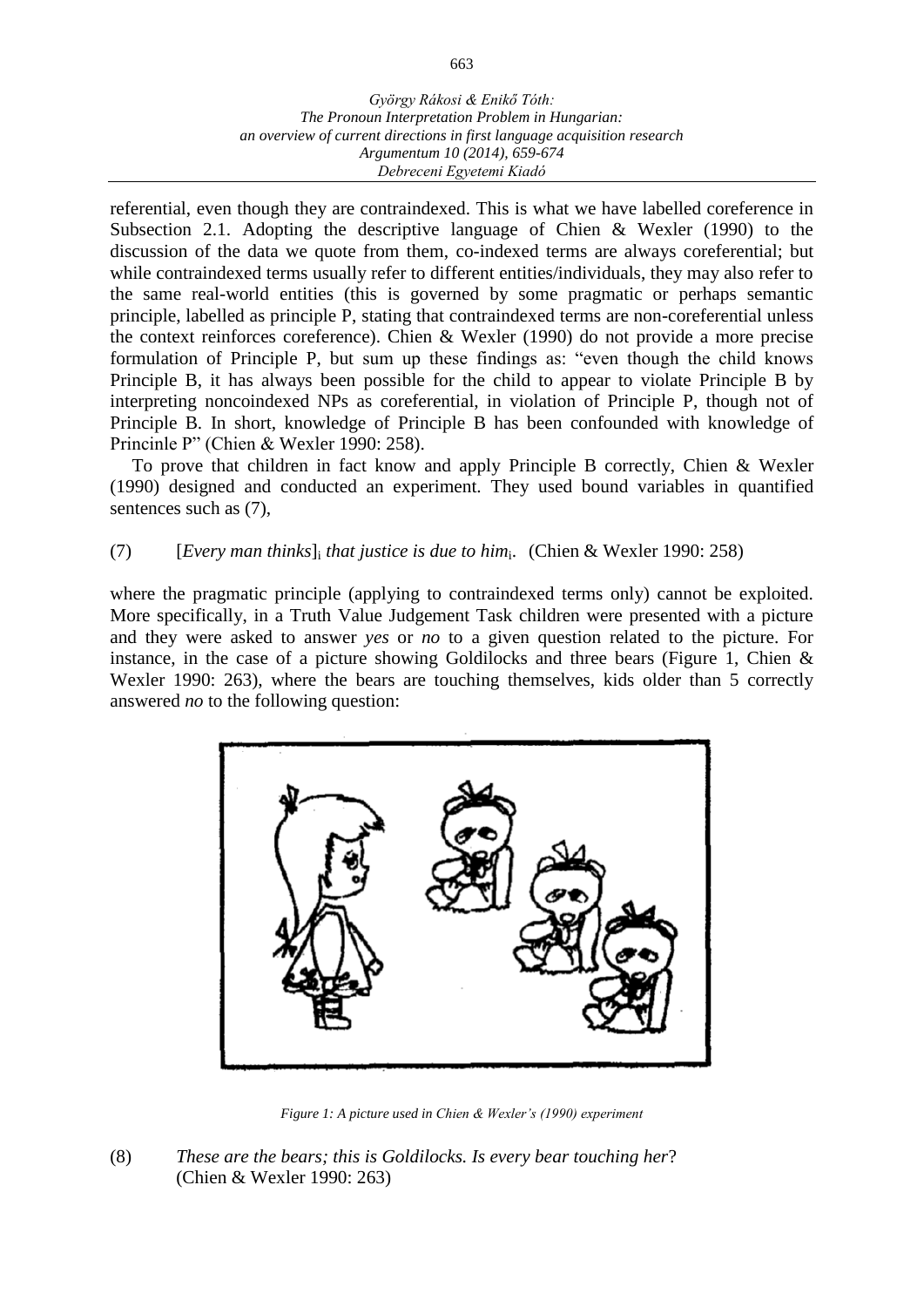Hence, Chien & Wexler (1990) found that children correctly applied Principle B to bound variables, where accidental coreference is not possible. They explained their results by claiming that while children have a knowledge of syntactic principles (Principle A and B), they lack certain pragmatic principles, namely they do not know that a pronoun is in most cases disallowed to corefer with its c-commanding antecedent and in such cases they incorrectly opt for optional coreference (for instance in the case of (1c)). For that reason, and since it has recently been shown by De Villiers et al. (2006) and by Spenader et al. (2009) that there is an asymmetry between production and interpretation of pronouns when acquiring English and Dutch, respectively, the term "Delay of Principle B Effect" has been replaced by the term "Pronoun Interpretation Problem".

## *2.3 Other approaches to explaining the PIP*

There are several explanations for the PIP which can be labelled as more pragmatic in nature, taking *pragmatic* in a somewhat loose sense to cover approaches that relegate the issue to non-syntactic modules of language or to a post-syntactic interface level. One such theory was outlined above when discussing Chien & Wexler's (1990) experiment. Grodzinsky & Reinhart (1993) is another influential proposal, which builds on Reinhart's (1983) previous work substantiating the theoretical distinction between proper binding and coreference. In Reinhart's approach, Principle B only applies to pronouns interpreted as bound variables (e.g. in (1a) above), and not to cases of accidental coreference. Coreference is negatively constrained by a different rule of grammar that they call Rule 1 (see (9)). This rule disallows coreference only in constructions in which the bound variable reading and the coreference reading are not different truth-conditionally (Grodzinsky & Reinhart 1993: 79). In other words, coreference is not allowed when it produces the same semantic structure as the corresponding bound-variable reading would do. We repeat (3) as (10) as an illustration for a context where coreference and binding result in two, truth-conditionally different structures:

(9) Rule 1: Intrasentential Coreference NP A cannot corefer with NP B if replacing A with C, C a variable A-bound by B, yields an indistinguishable interpretation.

|  | $(10)$ a. Only John saw himself. | binding        |             |
|--|----------------------------------|----------------|-------------|
|  | b. Only John saw him.            | $(John = him)$ | coreference |

Rule 1 has an economy flavour: since a binding dependency is established directly in syntax, it requires less effort to build than a coreference-based referential dependency. Hence coreference is licit only if binding is ruled out by independent factors *or* if it is truthconditionally different from an otherwise also available binding construal. Grodzinsky & Reinhart (1993) argue that Chien & Wexler's (1990) experimental results support their modified view of binding and coreference.

Elbourne (2005) disagrees with this conclusion and states that Chien & Wexler's (1990) investigation and its replications, which show that referential and quantified antecedents behave in a different way in English (Avrutin & Thornton 1994, Thornton & Wexler 1999), suffer from a methodological flaw. Therefore Elbourne (2005) calls for a reinterpretation of conclusions derived from earlier experiments. For instance, consider the picture in Figure 1.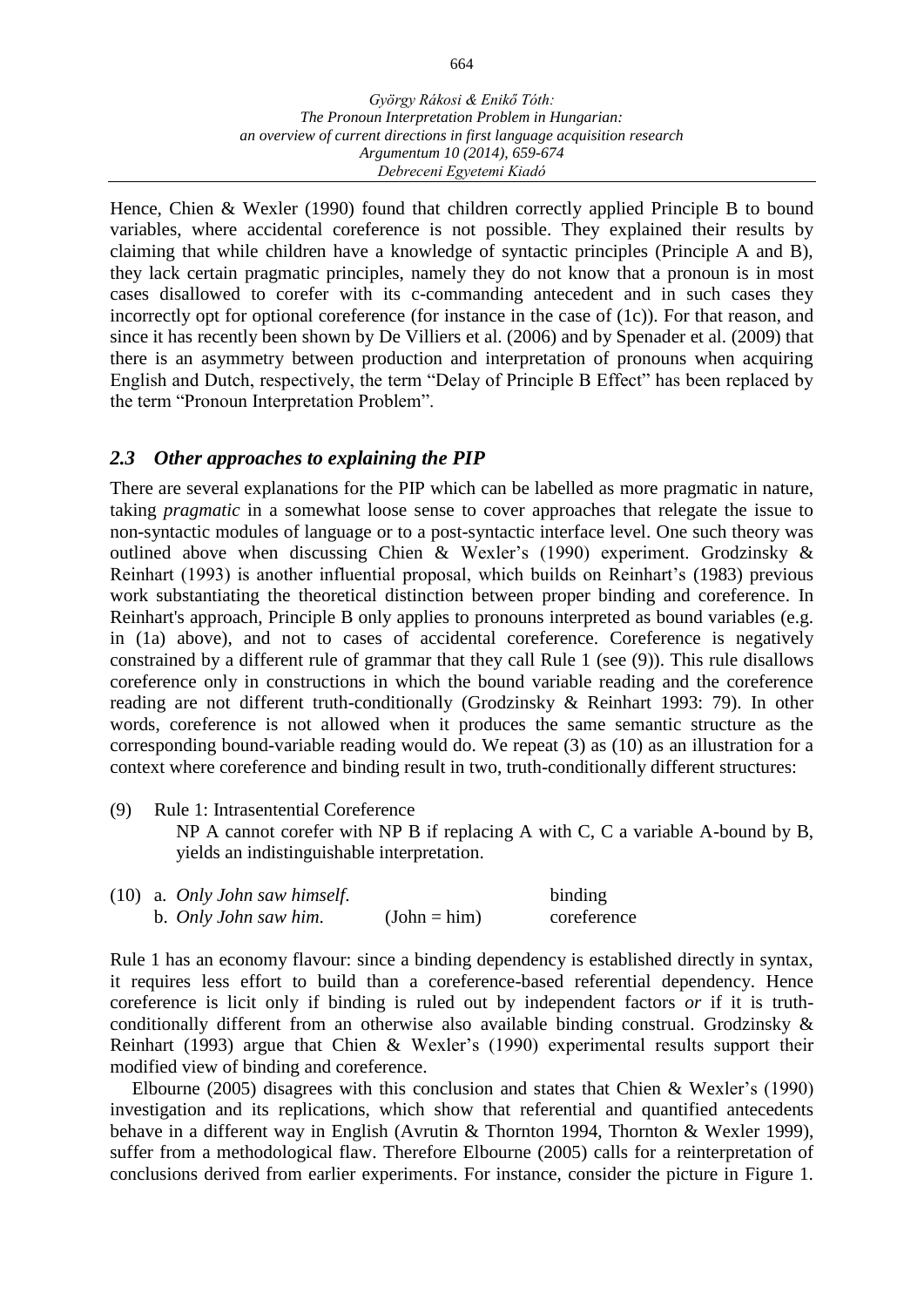*an overview of current directions in first language acquisition research Argumentum 10 (2014), 659-674 Debreceni Egyetemi Kiadó*

Elbourne (2005) suggests that the basic problem with Chien & Wexler's (1990) experiment is that Goldilocks is much more prominent (three times bigger) than any of the bears, moreover, the sex of the bears, marked only by a small ribbon, is quite difficult to decipher. These methodological problems may influence the results of the experiment, since it is possible that children opt for the most prominent character, Goldilocks, who is obviously a female, when trying to determine the referent of *her* in (8). In other words, Elbourne (2005) questions the claim that children know Principle B and have problems with applying certain pragmatic principles and assumes that there is indeed a delay in children's acquisition of pronouns and the syntactic Principle B.

A different explanation is provided by Reinhart (2006), who claims that children know principle B and Rule 1 (both are inborn), however, they face a serious difficulty when trying to interpret sentences like (1b  $\&$  1c), which results in chance performance. Reinhart (2006) argues that children have a problem with the capacity of their working memory, i.e. computing two different interpretations and then comparing those exceed their capabilities. Crucially, Rule 1 requires them to compare two distinct representations at the same time to check if local coreference is allowed. Once their cognitive development allows them to do the necessary computations, their performance becomes similar to adult performance. A piece of evidence in favour of this processing account of the PIP is the fact that patients with agrammatic aphasia show a similar behaviour to that of children's regarding pronoun interpretation. However, other studies on scalar implicatures (for instance Papafragou 2002) have shown that in some cases children at the age of 5;3 can compare two interpretations successfully and perform above chance level. This result suggests that children may have the required working memory capacity for a synchronic parsing of multiple representations, which seems to refute the argumentation that Reinhart's proposal is based on.

An alternative approach is developed in an Optimality Theory framework by Hendriks et al. (2007). In OT, the basic assumption is that languages share a universal set of constraints, but differ in the ranking of these constraints. In language acquisition this means that when children acquire a language they have to acquire the correct ranking of the universal set of constraints in their own languages. Since the same set of constraints determines both the production and comprehension of pronouns and reflexives (for details see Hendriks et al. 2007), once a child has acquired the constraints and their correct ranking, adult performance is expected. To explain the well-known asymmetries between the acquisition of pronouns and reflexives and between comprehension and production, Hendriks et al. (2007) claim that children can use the grammar in one direction only, which is modelled as unidirectional optimization from meaning to form (production) or from form to meaning (comprehension). Adult speakers are also capable of bidirectional optimization, which means that they can take into account the opposite perspective in communication. Unidirectional and bidirectional optimization yield the same results in production, hence, no acquisition delay arises in production. However, since children cannot use the grammar bidirectionally, i.e. they cannot adopt the speaker's perspective as a hearer, they face problems when trying to interpret pronouns, so the PIP surfaces. The main advantage of this analysis is that it is compatible with experimental data concerning not only the interpretation, but also the production of pronouns 4 , and it can also predict cross-linguistic variation regarding the presence or absence

 $\overline{a}$ 

<sup>4</sup> For instance, spontaneous data from CHILDES (production of *me* and *myself* when acquiring English) indicate that children consistently use both reflexives and pronouns by the age of three (for details see Bloom et al. 1994). However, this study concentrated on first person forms only, while third person forms and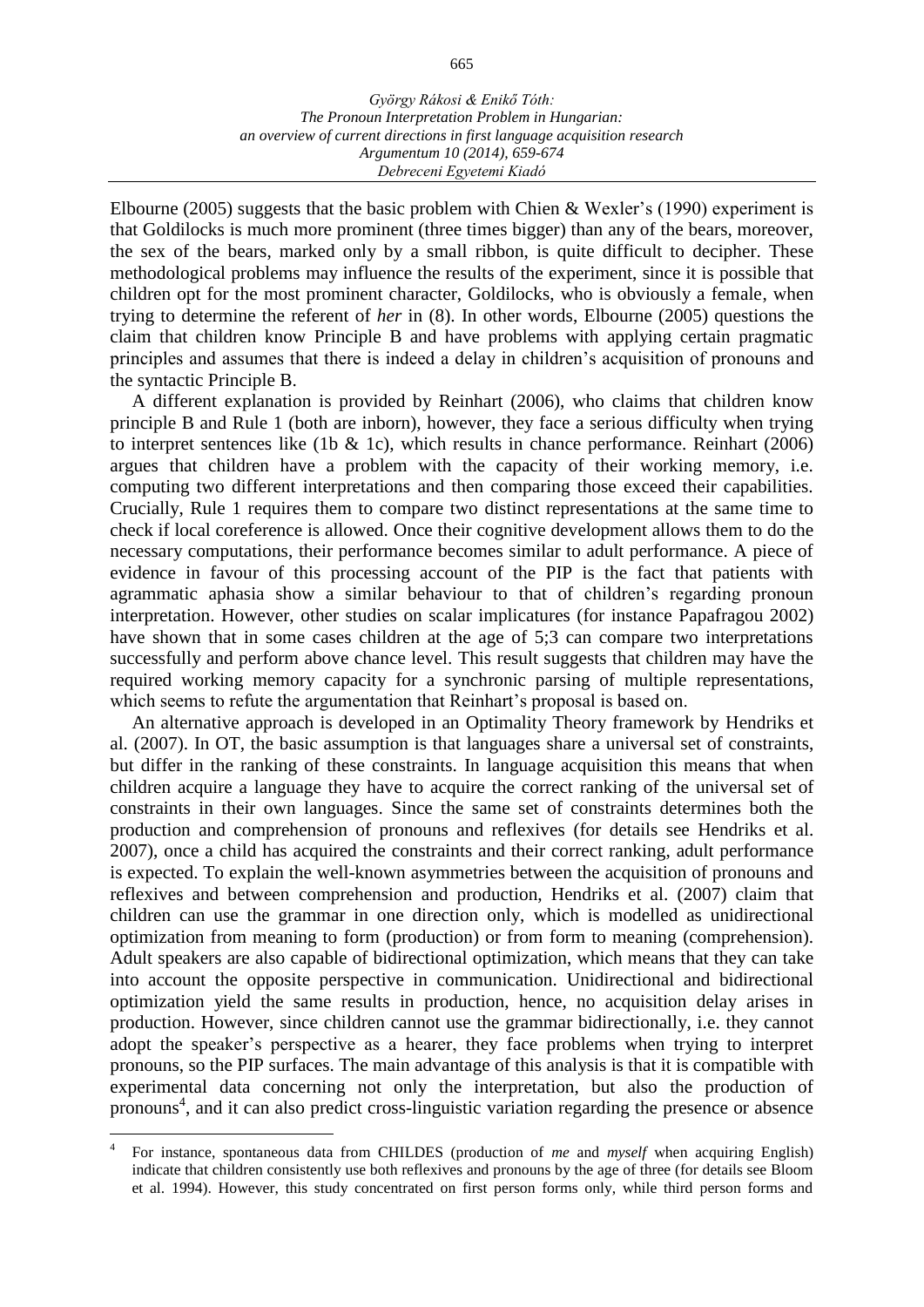of PIP in English, Dutch, German and Italian in particular syntactic environments (simple transitive sentences, locational PPs and embedded clauses). However, as Hamann (2011) notes "this account remains speculative as to why children cannot do bidirectional ranking" (Hamann 2011: 250).

A quite recent contribution is Spenader et al.'s (2009) experiment. Like Elbourne (2005), Spenader et al. (2009) also claim that previous experiments can be criticised from a methodological point of view. For instance Chien & Wexler (1990) sometimes may have used contexts, such as (11) below, that are artificial in terms of pronominalization. 5

#### (11) *This is Goldilocks; this is Mamma Bear. Is Mamma Bear touching her*?

Adopting Centering Theory (see Grosz et al. 1995), Spenader et al. (2009) claim that in (11) Mamma Bear is the most prominent referent and it is also the topic of the last sentence, so it is the most likely antecedent of the pronoun *her*, and accordingly, an incorrect interpretation of the pronoun may arise. Hence, Spenader et al. (2009) focused on the role of contextual factors – such as discourse coherence and topic constraints – in their experimental design. In accordance with the Centering Theory only one introductory sentence was used with a potential topic for the second target sentence, as in (12):

(12) *This is Goldilocks. Is Mamma Bear washing her*? (Spenader et al. (2009): 37)

They expected that children's performance in interpreting pronouns will improve if the stimulus is presented in this type of discourse context. They examined the production and interpretation of Dutch pronouns and reflexives, and showed that though there is an asymmetry between production and interpretation of pronouns, the PIP disappears when there is a natural single topic introduced as an available antecedent.<sup>6</sup>

So, as Hamann (2011) states it is still an open question whether the PIP exists in different languages and further experiments are needed to explore this phenomenon at the syntax/pragmatics interface.

## **3 Hungarian data: an overview**

 $\overline{a}$ 

## *3.1 Czingráber (1999) and Bánréti (2006)*

The primary strategies for coding local referential dependencies in Hungarian are prima facie similar to the English pronominal strategies. Reflexive anaphors and personal pronouns have distinct paradigms, respectively subject to Principle A and Principle B of the Binding Theory. It is to be expected therefore that Hungarian children also show the Pronoun Interpretation Problem, and, likewise, that the PIP is observable in the linguistic behaviour of patients

potential referential ambiguities have been in the focus of experimental research. Another production study was carried out by De Villiers et al. (2006) with children acquiring English in an experimental framework. They found that production was significantly better than interpretation.

<sup>&</sup>lt;sup>5</sup> Chien & Wexler's (1990) experimental stimuli do not seem to be consequent in terms of the order of sentences that introduce the possible antecedents of the pronominal element. According to Spenader et al.'s (2009) this fact may have influenced their results.

The interpretation of reflexives was found to be independent from discourse coherence and topicality.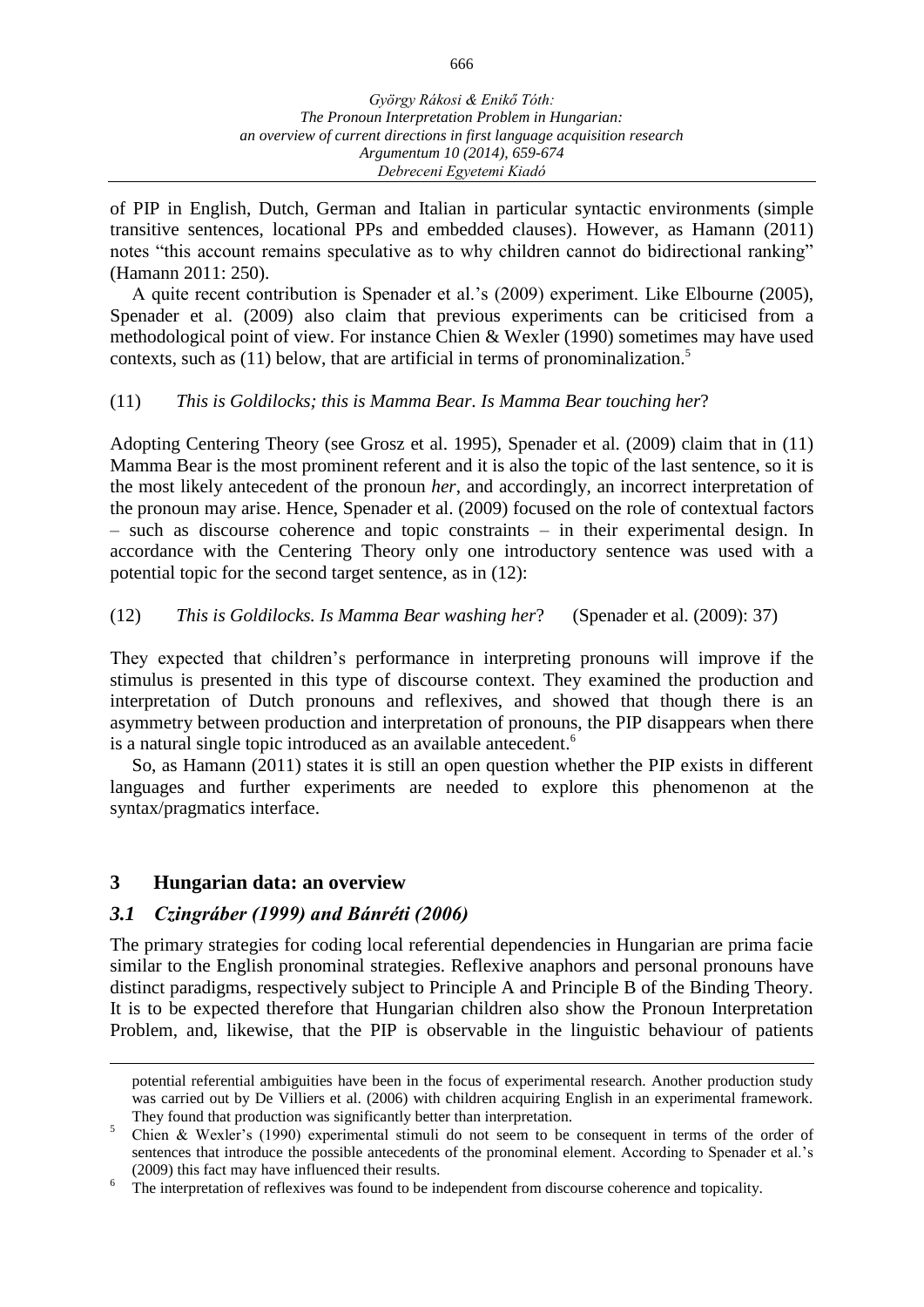suffering from agrammatic aphasia. These expectations receive initial support from the experiments reported in Czingráber (1999) and Bánréti (2006). In this subsection, we provide an overview of the experimental design and the major results reported in these two studies.<sup>7</sup>

Both studies focus on testing the same set of five constructions, the first three of which are illustrated below in (13):

|  |     |     | (13) a. A férfi megborotválja       | $mag\acute{a}$ -t/ $\acute{o}$ -t.                                |  |  |
|--|-----|-----|-------------------------------------|-------------------------------------------------------------------|--|--|
|  | the | man | shaves                              | himself-ACC/he-ACC                                                |  |  |
|  |     |     | 'The man shaves himself/him.'       |                                                                   |  |  |
|  |     |     |                                     | b. Peti egyedül köti be $a(z)$ maga $\ddot{o}$ cipő-jé-t.         |  |  |
|  |     |     |                                     | Pete alone ties PARTICLE the himself/he shoe-POSS.3SG-ACC         |  |  |
|  |     |     | 'Pete ties his own/his shoe alone.' |                                                                   |  |  |
|  |     |     |                                     | c. A törpé-nek tetszik az óriás önmagá-nak/neki kötött pulóver-e. |  |  |

the dwarf-DAT appeals the giant himself-DAT/DAT.3SG knitted pullover-POSS.3SG 'The dwarf likes the giant's pullover knitted to himself/him.'

The first construction is a core transitive structure, with a pronoun/reflexive in the object position (13a). The second construction (13b) contains a possessive argument with a reflexive/pronoun possessor, and a potential antecedent in the matrix clause. The pronominal possessor is in the unmarked nominative case in the Hungarian possessive noun phrase, and it agrees with the head (the possessum) in person and number. The third construction in (13c) involves a complex possessive noun phrase which contains a potential local antecedent for the reflexive/pronoun within the possessive noun phrase itself. Czingráber (1999) and Bánréti (2006) also tested biclausal control and raising constructions in which there is a potential antecedent in the matrix clause, and the pronoun/reflexive is in the subordinate infinitival clause. We do not discuss these two constructions here, but focus on the ones illustrated in (13) because they sufficiently represent the problems that we investigate.

The overall objective of this design was to test how increasing structural complexity affects the interpretation of these sentences. In the transitive construction (13a), only the reflexive can be anaphoric to the subject argument in adult Hungarian. In the possessive construction (13b), both the reflexive and the pronoun possessor can be anaphoric to the matrix subject under certain conditions in adult Hungarian. Neither Czingráber (1999), nor Bánréti (2006) discuss these conditions, but we return to this issue in 3.2. In the complex possessive construction (13c), two potential antecedents are available for the reflexive and the pronoun: the possessor noun phrase (the giant) or the subject noun phrase (the dwarf). Both studies assume that there is a complementary distribution between the reflexive and the pronoun in adult language, inasmuch as the reflexive is only grammatical with the choice of a local antecedent (the giant) whereas the pronoun can only be coreferential with the subject (the dwarf).

 $\overline{a}$ 

<sup>7</sup> Pléh (1983, 1998) also discusses psycholinguistic evidence concerning the processing and the interpretation of anaphoric dependencies in Hungarian. However, the constructions that Pléh investigates all involve crosssentential anaphora, with particular attention to the competing pronominal strategies that are available in Hungarian to code subjects that are anaphoric to another constituent in a preceding sentence. Since these all are cases of discourse anaphora, they lie outside of the concerns of this paper. The Pronoun Interpretation Problem applies to constructions wherein the pronoun/reflexive and a potential antecedent are in the same local configuration.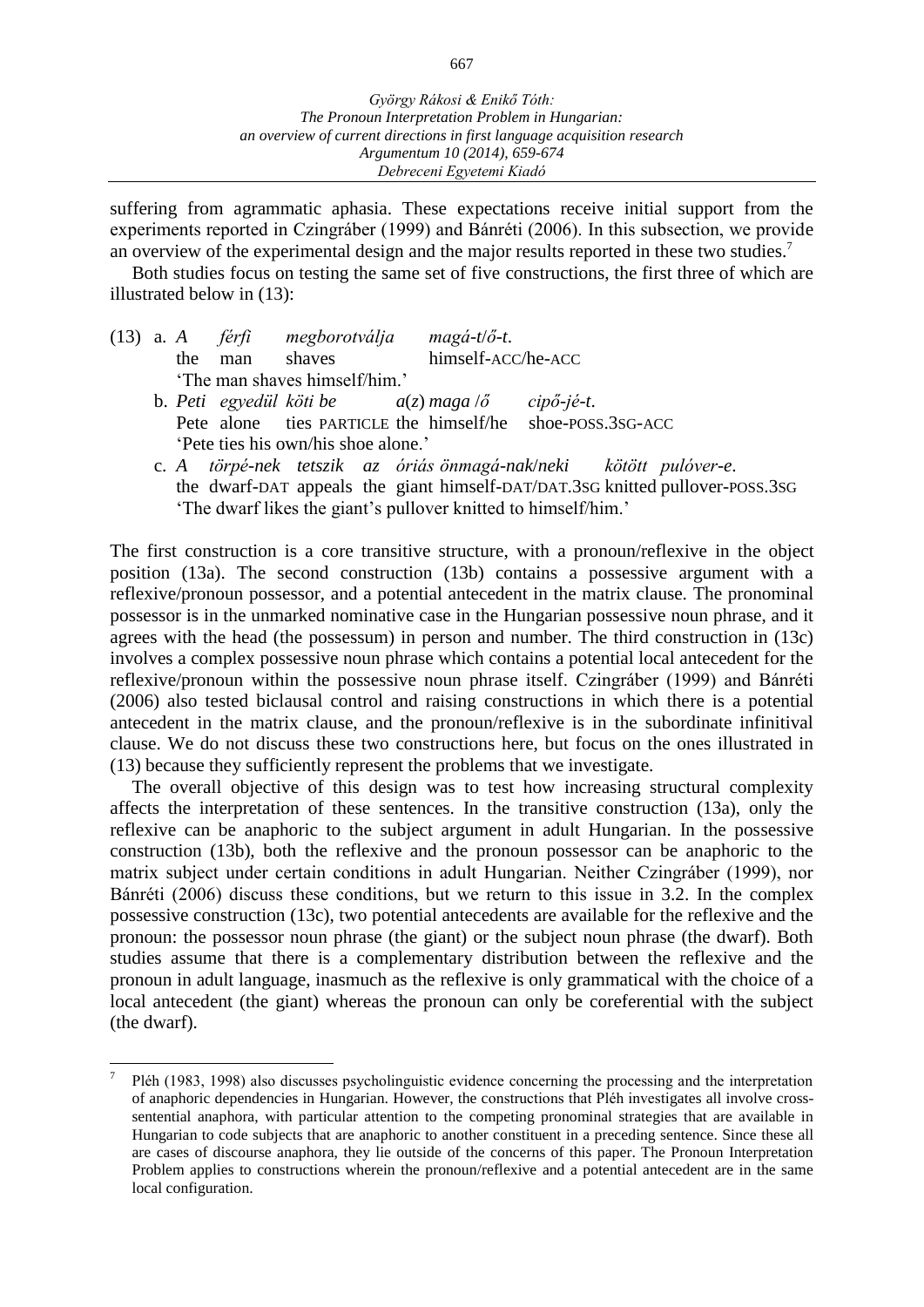The subjects had to provide truth value judgements about pictures and accompanying descriptions they heard (sentences representing the constructions in 13). There were two pictures for each situation type: a character was performing a self-directed action in the reflexive condition (e.g.: self-shaving) and an other-directed action in the non-reflexive condition (e.g.: shaving somebody else). Judgements had to be made for both the pronoun and the reflexive sentence in the case of each picture. There were 22 subjects involved in Czingráber's study: 10 preschoolers between 4-6, 8 students from the first two years of primary school, and 4 aphasics (3 of whom were Broca patients and one suffering from anomic aphasia). The two subjects of Bánréti's study were both Broca patients. The results provided general support for the claim that increasing structural complexity (more complex structure with potential variation in the size and the number of available binding domains, and an increase in the number of potential antecedents) induces problems for both children and aphasics. The more specific results concerning reflexives and pronouns are as follows.

Both children and adults turned out to have a better control of reflexives in the three constructions listed in (13). The judgements concerning the reflexive in the transitive constructions were adultlike for children of all age groups and aphasics alike. This means they correctly identified the reflexive object as grammatical strategy for self-directed actions, and as an ungrammatical strategy for other-directed actions. In the reflexive possessor condition (13b), the reflexive was accepted across the board as a grammatical strategy for linking anaphorically to the subject. Only the complex possessive condition (13c) proved to be more difficult for each group. There is an observable tendency to link the reflexive to the subject of the sentence instead of the antecedent available locally in the possessive noun phrase, but this strategy is claimed to be ungrammatical in adult Hungarian both by Czingráber (1999) and Bánréti (2006).

The data are more complex when it comes to judgements on pronouns. In the transitive construction (13a), children and aphasics seemed to be less certain about their judgements concerning the possibility of coreference between the pronominal object and the subject. Preschoolers often either seemed to be guessing, or they followed a strategy of saying "yes" across the board. Aphasics also performed poorly in this condition. Primary schoolers, however, had adultlike judgements. The results were more varied for the two possessive constructions for all the subject groups. Subjects seemed to follow different strategies, such as (i) locating the antecedent outside of the sentence, (ii) picking the closest antecedent (13c), (iii) picking the subject as an antecedent, and (iv) accepting the pronoun across the board even in the ungrammatical cases.

Thus the emerging picture is that Hungarian preschoolers and aphasics seem to show the Pronoun Interpretation Problem with respect to transitive structures, and they experience problems with reflexives and pronouns alike when it comes to possessive structures, especially if the possessive structure itself contains a potential antecedent.

#### *3.2 A closer look at the data and research directions*

The two studies reported in the previous subsection provide promising initial evidence that the Pronoun Interpretation Problem exists in Hungarian. We believe nevertheless that further empirical evidence is needed to substantiate this conclusion firmly. This evidence must come from judgements concerning prototypical transitive constructions, because this configuration represents the undisputable case of *local* referential dependencies, the prime locus of the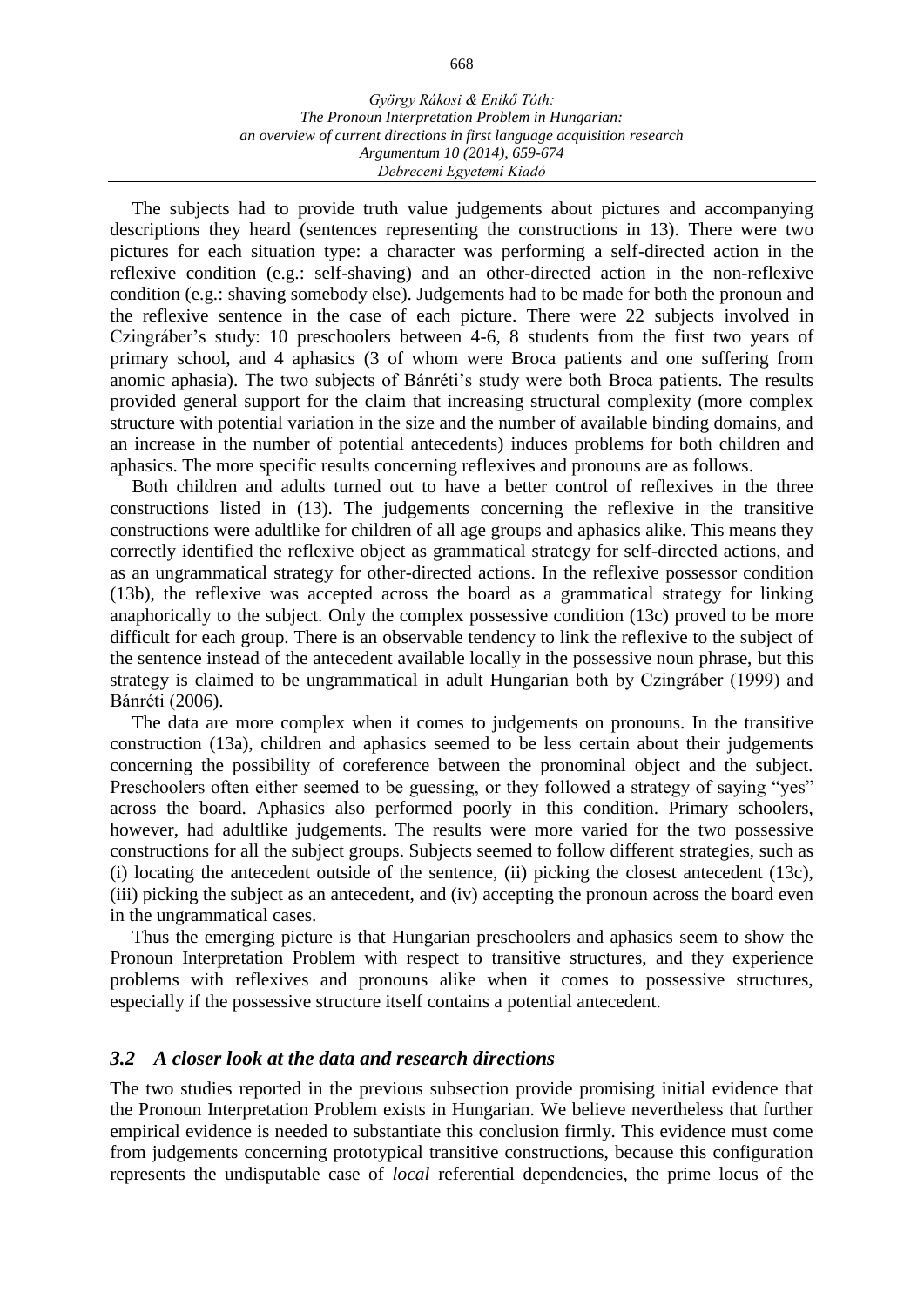Pronoun Interpretation Problem. Czingárber's (1999) study involved 10 preschooler subjects, some of whom showed idiosyncratic strategies in the experimental situation, which renders the data they provided unfit for general conclusions. Furthermore, the study contained only 5 transitive sentences (the same verbal structure with a reflexive or a pronoun). In the first phase of our research on the acquisition of the Hungarian pronominal system, we aim to test a higher number of transitive sentences with a higher number of preschooler native speakers of Hungarian. We also intend to include sentences with quantified antecedents, since previous research has shown that the PIP does not manifest itself if the antecedent is quantified (see 2.2). If Hungarian children show a differential treatment for quantified antecedents, this provides strong support for the relevance of the Pronoun Interpretation Problem in Hungarian.

We expect that our planned study will provide positive evidence for the existence of the PIP in Hungarian. In any case, this is the deafult assumption given the results of Czingráber's study, which we consider to be a pilot. Once more definitive conclusions can be drawn with respect to how Hungarian preschoolers interpret pronouns in core transitive constructions, the study of more complex constructions becomes viable. Research following the initial generative interest in binding phenomena raised by Chomsky (1981) has shown that referential dependencies involving more complex constructions may often be subject to constraints that are not covered by the initial formulation of Binding Theory (see 2.1). Possessive constructions provide a useful illustration for the concerns at hand. Since possessives play a prominent role in Czingráber's (1999) and Bánréti's (2006) studies, we discuss them here briefly to show what these concerns are and how they are relevant in the study of the acquisition of pronouns and reflexives.

Consider first the plain possessive construction, in which the pronominal antecedent is anaphoric to the clausal subject. We repeat (13b) as (14a) to illustrate:

|  |                             |                                      | (14) a. Peti egyedül köti be $a(z)$ maga $\delta$ cipő-jé-t. |                                                           |
|--|-----------------------------|--------------------------------------|--------------------------------------------------------------|-----------------------------------------------------------|
|  |                             |                                      |                                                              | Pete alone ties PARTICLE the himself/he shoe-POSS.3SG-ACC |
|  |                             | 'Pete ties his own/his shoe alone.'  |                                                              |                                                           |
|  |                             | b. Peti egyedül köti be a cipő-jé-t. |                                                              |                                                           |
|  |                             |                                      | Pete alone ties PARTICLE the shoe-POSS.3SG-ACC               |                                                           |
|  | 'Pete ties his shoe alone.' |                                      |                                                              |                                                           |

By default, anaphoric possessors are *pro*-dropped in Hungarian in accordance with the *pro*drop nature of the language (14b). It is the agreement morphology on the possessum which licenses the non-expression of the pronoun. The overt pronominal or reflexive possessor (14a) normally requires a strong contextual support, typically the existence of a contrast between two possessors (cf. *Pete only ties his own shoes, not his sister's*). It can be shown that overt pronoun possessors code coreference-based dependencies, whereas the reflexive *maga* 'himself' acts as a bound variable (see Rákosi 2014). Besides this fundamental share of labour, Rákosi (2014) discusses two further factors that license possessive reflexives. First, possessive reflexives often have a logophoric character, that is, they are licensed in a piece of discourse which represents the perspective of the antecedent. Consider the following example (Rákosi 2014: 553):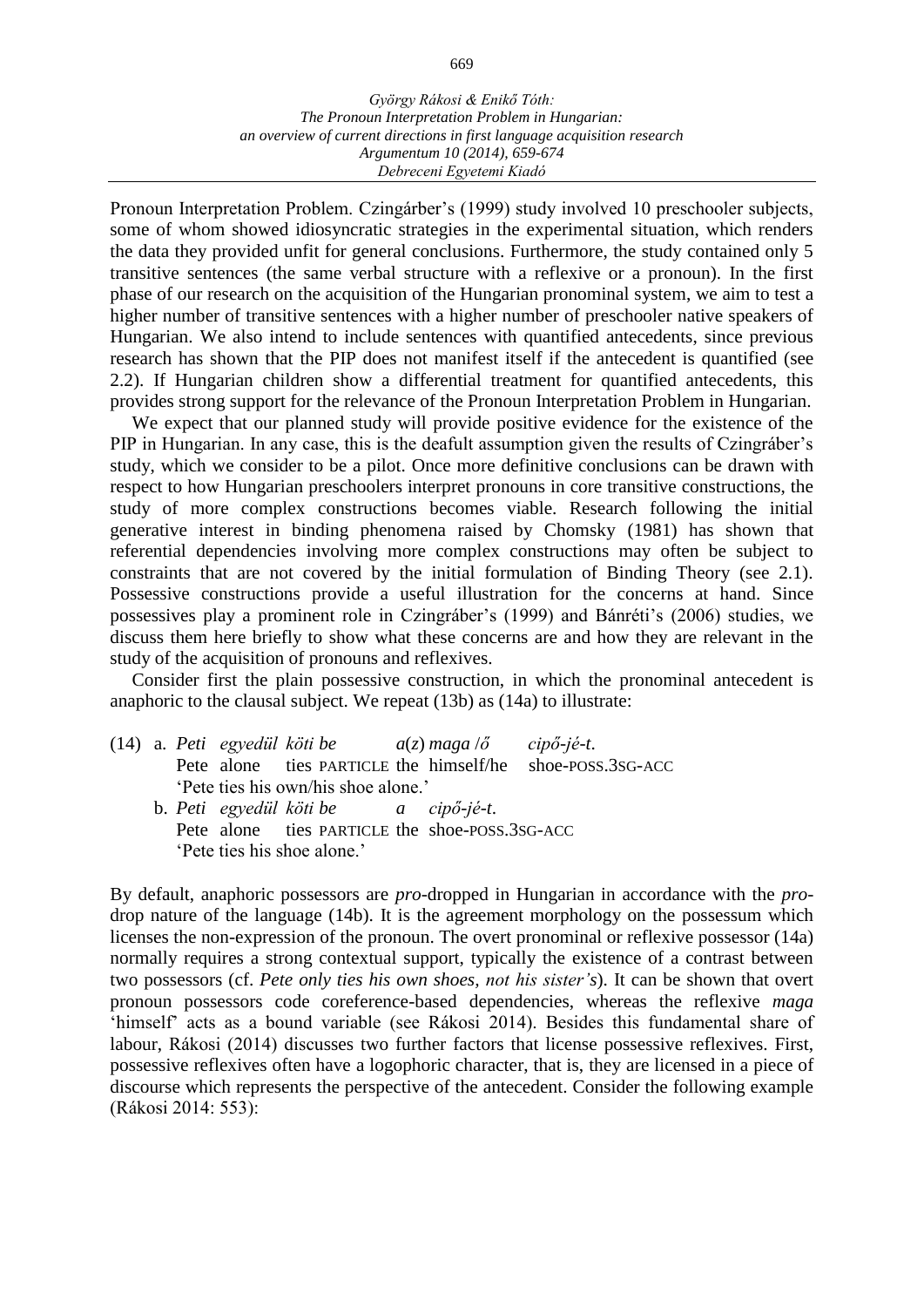- (15) **John feels that …** : \*(15a), √(15b) **I** feel that ...  $\qquad$  :  $\sqrt{(15a)}$ ,  $\sqrt{(15b)}$ 
	- a. *Ez a változás mintha a magam bense-jé-t is* this the change.NOM as.though the myself.NOM inside-POSS.3SG-ACC too *meg-változtatta volna*. PRT-altered.3sG COND 'As though this change had altered my own internal constitution too.'
	- b. *Ez a változás mintha az én benső-m-et is* this the change.NOM as.though the I.NOM inside-POSS.1SG-ACC too *meg-változtatta volna*. PRT-altered.3sG COND 'As though this change had altered my internal constitution too.'

The reflexive is only licensed in (15a) if it is embedded in a piece of discourse anchored to the speakers's perspective (notice that there is no sentence-internal antecedent for the reflexive in (15a)). If such discourse support is absent, only a pronominal possessor is grammatical (15b). Second, reflexive possessors are licensed if the extended predicate denotes an inherently reflexive relation including the possessor. (16) is quoted from Rákosi (2014: 556).

(16) *A kormány a maga befolyása alá hajtotta a tévé-t.* the government.NOM the itself.NOMcontrol-POSS.3SG under drove.3SGthe tv-ACC 'The government brought the tv under its own control.'

One can only bring someone or something under one's own control. The reflexive possessor is a grammatical strategy that Hungarian makes use of to code such inherently reflexive relations.

Given these facts, it is not immediately obvious why both children and aphasics accepted reflexive possessors across the board. The examples Czingráber (1999) and Bánréti (2006) used did not present the reflexive possessor in a discourse contrast, and neither did they support a logophoric construal. Each sentence was presented without a discourse context in the experiments. Furthermore, the examples they used did not involve an inherent or a necessary reflexive relation either. Therefore there was no specific trigger for the use of the reflexive possessor, and in the absence of these, the examples they used in the experiments sound quite marked for adults. In other words, it is unclear whether adults would provide the same judgements for these sentences as children do. This means that children in fact may show non-adultlike behaviour with their judgements simply as a result of the fact that they may not have learnt to constrain the use of possessive reflexives in an adultlike manner.

The complex possessive examples Czingráber (1999) and Bánréti (2006) used in their experiments raise another issue. We repeat (13c) as (17) to illustrate.

(17) *A törpé-nek tetszik az óriás önmagá-nak*/*neki kötött pulóver-e*. the dwarf-DAT appeals the giant himself-DAT/DAT.3SG knitted pullover-POSS.3SG 'The dwarf likes the giant's pullover knitted to himself/him.'

670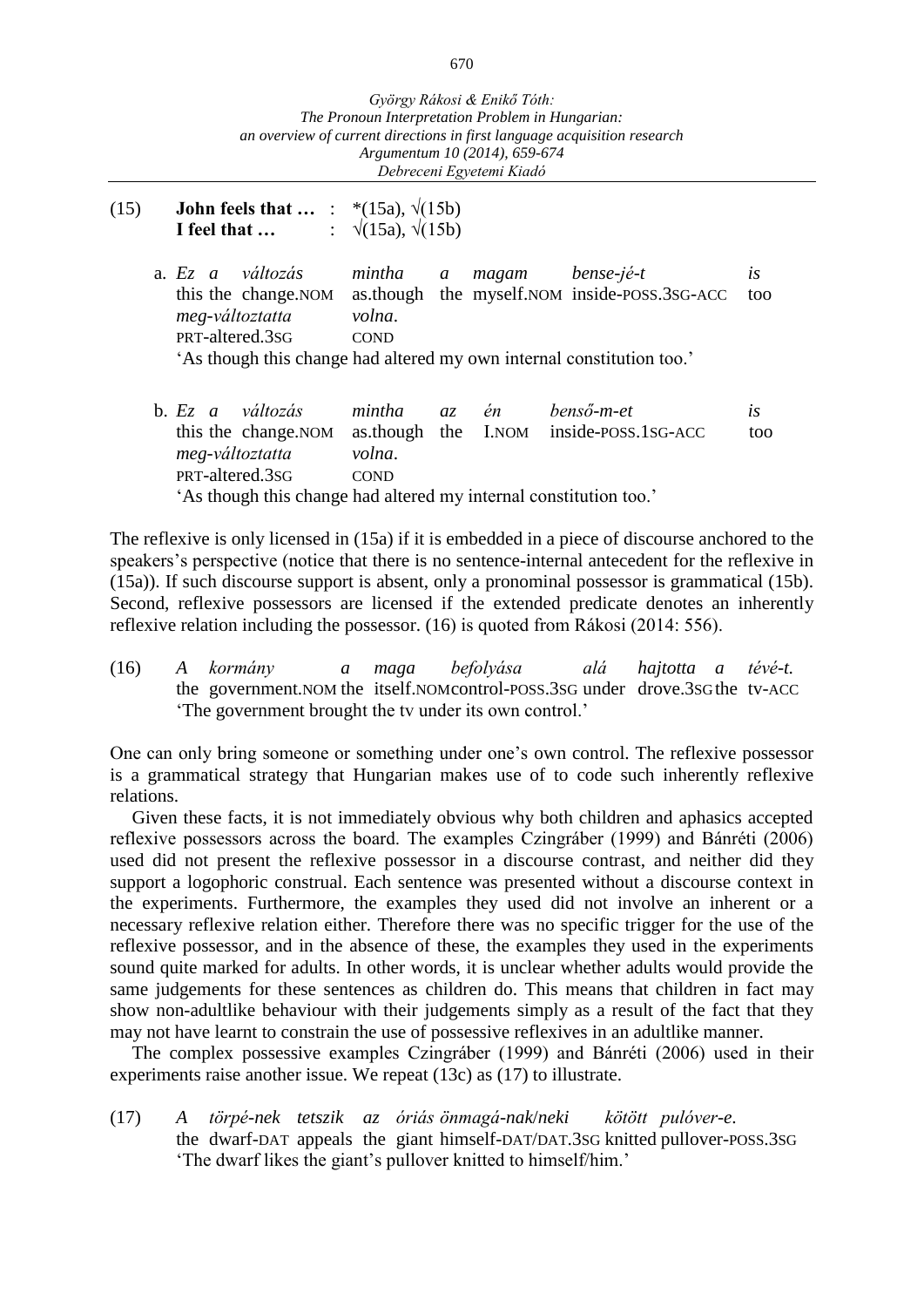Here the reflexive is an argument of the participle that modifies the possessum. Both Czingráber (1999) and Bánréti (2006) assume that it must be bound locally inside the possessive phrase by the possessor. The reflexive that they use in their sentences is, however, not the basic reflexive *maga* but its morphologically more complex alternate *önmaga* 'himself'. They tacitly assume that the two reflexives are grammatical equivalents in these contexts, but, as Rákosi (2011, 2013) argues, this is not the case. The extra morphology on *önmaga* 'himself' makes it possible for this reflexive item to be licensed in constructions where the primary reflexive *maga* 'himself' is in fact ungrammatical. *Önmaga* 'himself' can be a nominative subject with psych-verbs, it can be used as a predicate, and while it can be bound locally, it can also license coreference-based readings even across clausal boundaries.

While *önmaga* is frequent in adult language (see the corpus data reported in Rákosi 2013) and therefore children can possibly receive the required amount of input, it is not evident whether they have already acquired all the constraints on the use of this complex reflexive at an early age. It is also not obvious that adults uniformly reject readings in which the reflexive in (17) is bound by – or coreferential with - the matrix dative experiencer. In fact, such readings are not always out for every adult speaker, especially when the reflexive is first or second person. In other words, the assumption that the reflexive cannot take an antecedent from the matrix clause in (17) is not necessarily true of adult language. Therefore the variability of experimental judgements concerning (17) and the construction it represents may be a reflex of a variability that is possibly present in adult Hungarian, too.<sup>8</sup>

These considerations reinforce the need for a research agenda that focuses on core transitive constructions and co-argument anaphora in studying the Pronoun Interpretation Problem in Hungarian. Once firm experimental data is available in this domain of language, we can take one step further to experiment with constructions in which the dependency between the pronominal/reflexive is not necessarily local for the purposes of Binding Theory. Possessive constructions represent one such domain. The challenge they represent for acquisition research is twofold. First, as we have argued above, more conclusive data (experimental or corpus data) are needed on how adults judge and interpret these constructions. This is necessary to have a firm comparison background on what is adultlike in the acquisition data and what is not. Second, the factors that constrain these dependencies must be carefully identified and tested in the experiments. These factors include logophoricity, the nature of the reflexive relation coded (inherent or not), and the nature of the dependency (proper binding or coreference). Even if Hungarian children clearly show the Pronoun Interpretation Problem in a way similar to what is attested in the acquisition of English, these additional constraints more specific to Hungarian may represent extra acquisitional challenge for them that comes on top of the basic challenge posed by the PIP and that exists largely independently of the PIP.

 $\overline{a}$ 

The anonymous reviewer notes that grammatical properties of the main predicate in the construction represented by (17) may also influence acceptability judgements. (17) contains a psychological verb, but adults may have different judgements for non-psychological verbs.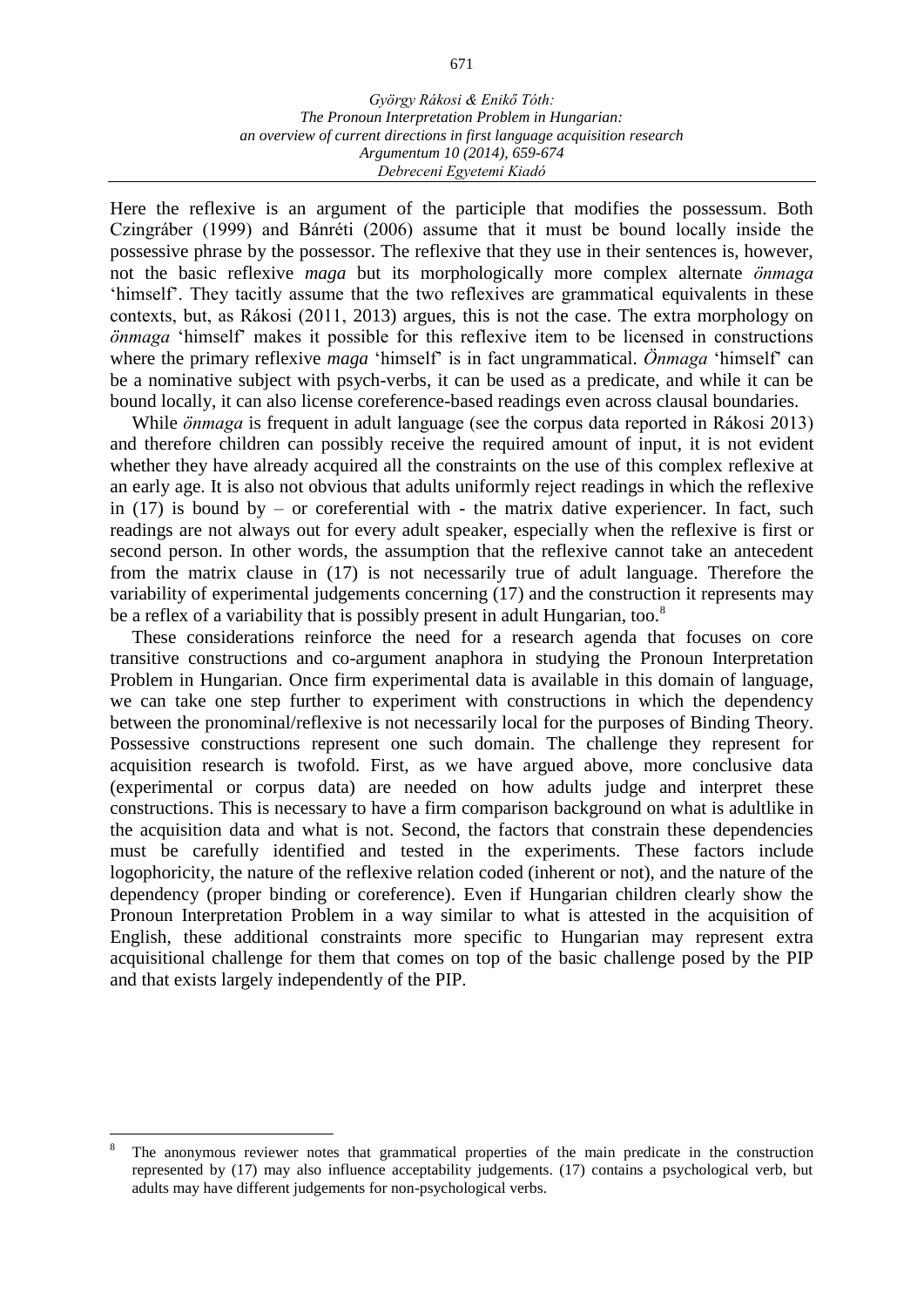*György Rákosi & Enikő Tóth: The Pronoun Interpretation Problem in Hungarian: an overview of current directions in first language acquisition research Argumentum 10 (2014), 659-674 Debreceni Egyetemi Kiadó*

#### **4 Summary**

In this paper, we have provided a thematic survey of the literature on what is known as the *Pronoun Interpretation Problem* in first language acquisition. The essence of this problem is that children at a preschool age can handle locally bound reflexives well, but they are uncertain about the interpretation of pronouns that have a potential local antecedent. The literature is divided over whether this Problem is entirely pragmatic in nature, or it derives from the fact that these dependencies are coded in grammar and then subsequently processed.

We intend to investigate this problem in our planned research on the acquisition of Hungarian. The experimental results reported in Czingráber (1999) provide positive pilot evidence for the existence of the Pronoun Interpretation Problem in Hungarian. As a first step in our research, we plan to gather more data from co-argument binding in transitive constructions, which represent the core locus for the Pronoun Interpretation Problem. To achieve this aim, we will conduct an experiment with a specific design focussing on these core data, and with the involvement of a larger amount of subjects and test sentences. Once we have these data available, we carry out further experiments on more complex constructions in which additional factors play a role in the licensing of the pronominal or reflexive dependency. Our hypothesis is that the Hungarian acquisition facts will provide further arguments for the view that the Pronoun Interpretation Problem is essentially grammatical in nature (see Grodzinsky & Reinhart 1993 and Reinhart 2006), and pragmatic factors only play a decisive role in referential dependencies that lie outside of the core realm covered by Binding Theory.

#### **References**

- Avrutin, S. & Thornton, R. (1994): Distributivity and binding in child grammar. *Linguistic Inquiry* 25, 165-171.
- Bach, E. & Partee, B. H. (1980): Anaphora and semantic structure. In: Kreiman, J. & Ojeda, A. E. (eds.): *Papers from the parasession on pronouns and anaphora*. University of Chicago: Chicago Linguistic Society, 1-28.
- Bánréti, Z. (2006): Pszicholingvisztika [Psycholingiustics]. In: Kiefer, F. (szerk.): *Magyar nyelv The Hungarian language*. Budapest: Akadémiai Kiadó, 653-624.
- Bloom, P., Barss, A., Nicol, J. & Conway, L. (1994): Children's knowledge of binding and coreference: Evidence from spontaneous speech. *Language* 70(1), 53-71.
- Chien, Y.-C. & Wexler, K. (1990): Children's knowledge of locality conditions on binding as evidence for the modularity of syntax and pragmatics. *Language Acquisition* 13, 225-295.
- Chomsky, N. (1981): *Lectures on Government and Binding.* Dordrecht: Foris.
- Crain, S. & McKee, C. (1985): Acquisition of structural restrictions on anaphora. In: Berman, S., Choe, J. W. & McDonough, J. (eds.): NELS 16. Amherst: University of Massachusetts, 94-110.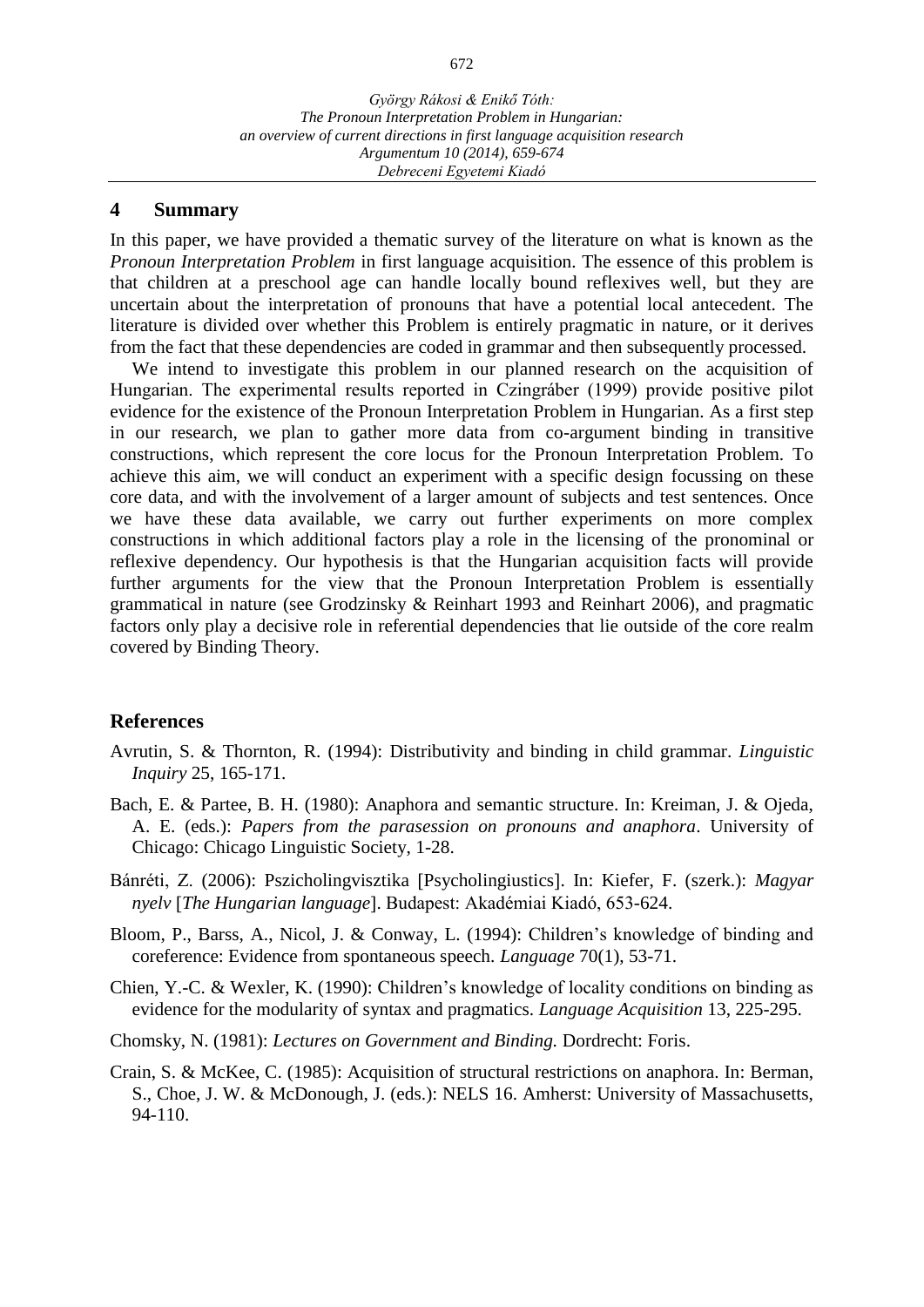- *Debreceni Egyetemi Kiadó*
- Czingráber, M. (1999): *A mondat elemei között fennálló anaforikus viszonyok feldolgozása óvodáskorban, kisiskoláskorban és afáziában The processing of anaphoric dependencies between elements of the sentence in the case of preschoolers and early primary schoolers and in aphasia*. MA thesis. Szeged: JATE.
- De Villiers, J., Cahillane, J. & Altreuter, E. (2006): What can production reveal about Principle B? In: Deen, K. U., Nomura, J., Schulz, B. & Schwartz. B. D. (eds.): *The Proceedings of the Inaugural Conference on Generative Approaches to Language Acquisition–North America*. University of Connecticut: Occasional Papers in Linguistics 4, 89-100.
- Elbourne, P. (2005): On the Acquisition of Principle B. *Linguistic Inquiry* 36(3), 333-365.
- Grodzinsky, Y. & Reinhart, T. (1993): The innateness of binding and coreference. *Linguistic Inquiry* 24: 69-102.
- Grosz, B., Weinstein, S. & Joshi, A. (1995): Centering: A framework for modelling the local coherence of discourse. *Computational Linguistics* 21, 203-225.
- Hamann, C. (2011): Binding and Coreference: Views from Child Language. In: De Villiers, J. & Roeper, T. (eds.): *Handbook of Generative Approaches to Language Acquisition*. Dordrecht: Springer, 247-290.
- Hendriks, P., Siekman, I., Smits, E.-J. & Spenaderl, J. (2007): Pronouns in competition: Predicting acquisition delays cross-linguistically. In: Bittner. D. & Gagarina, N. (eds.): *Intersentential Pronominal Reference in Child and Adult Language. Proceedings of the Conference on Intersentential Pronominal Reference in Child and Adult Language*. (ZAS Papers in Linguistics. Vol. 48). Berlin: ZAS, 75-101.
- Papafragou, A. (2002): Scalar implicatures in language acquisition: Some evidence from Modern Greek. In: Andronis, M., Debenport, E., Pycha, A. & Yoshimura, K. (eds.): *Proceedings from the 38th Annual Meeting of the Chicago Linguistics Society*. Chicago: University of Chicago Press.
- Pléh, Cs. (1983): Some semantic and pragmatic factors of anaphoric interpretation in Hungarian. *Acta Linguistica Hungarica* 33 (1-4), 201-211.
- Pléh, Cs. (1998): A mondatmegértés a magyar nyelvben [Sentence interpretation in Hungarian]. Budapest: Osiris Kiadó.
- Pollard, C. & Sag, I. A. (1992): Anaphors in English and the scope of binding theory. *Linguistic Inquiry* 23.2, 261-303.
- Rákosi, Gy. (2011): Összetett visszaható névmások a magyarban Complex reflexive pronominals in Hungarian]. In Bartos, H. (szerk.): Általános Nyelvészeti Tanulmányok *XXIII*. Budapest: Akadémiai Kiadó, 351-376.
- Rákosi, Gy. (2012): A magyar birtokos szerkezetű viszonyjelölőkről, avagy kígyók szájfénnyel és esernyővel PPs with a possessive structure in Hungarian, or snakes with an umbrella and lip gloss]. In É. Kiss, K. & Hegedűs, A. (szerk.): *Nyelvelmélet és Dialektológia 2* [Linguistic Theory and Dialectology 2]. Piliscsaba: PPKE-BTK, Elméleti Nyelvészeti Tanszék – Magyar Nyelvészeti Tanszék, 154-173.